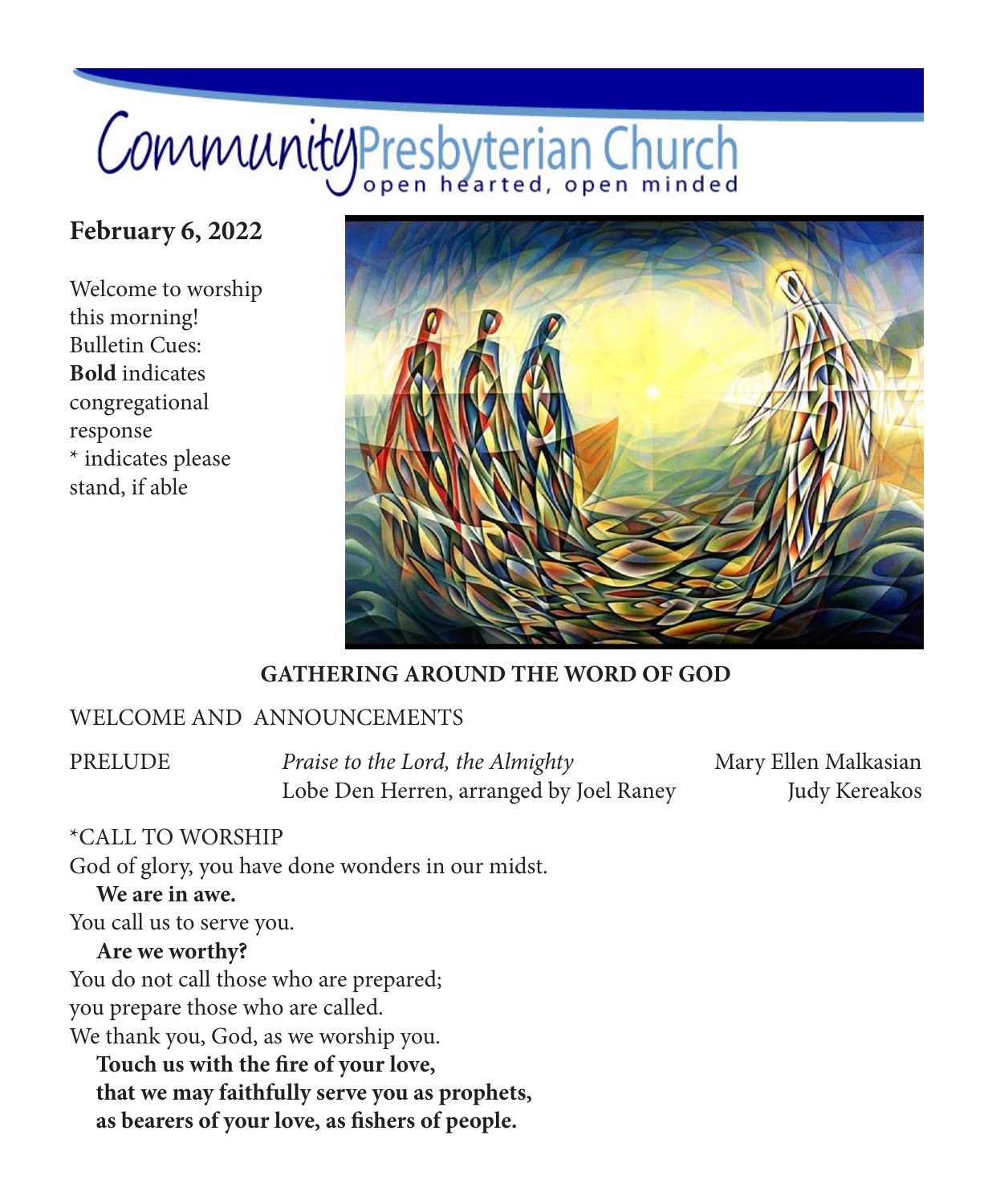OPENING HYMN GTG 192 Shine, Jesus, Shine *vs. 1 and 2*



Printed with Permission CCLI #2748883 Printed with Permission CCLI #2748883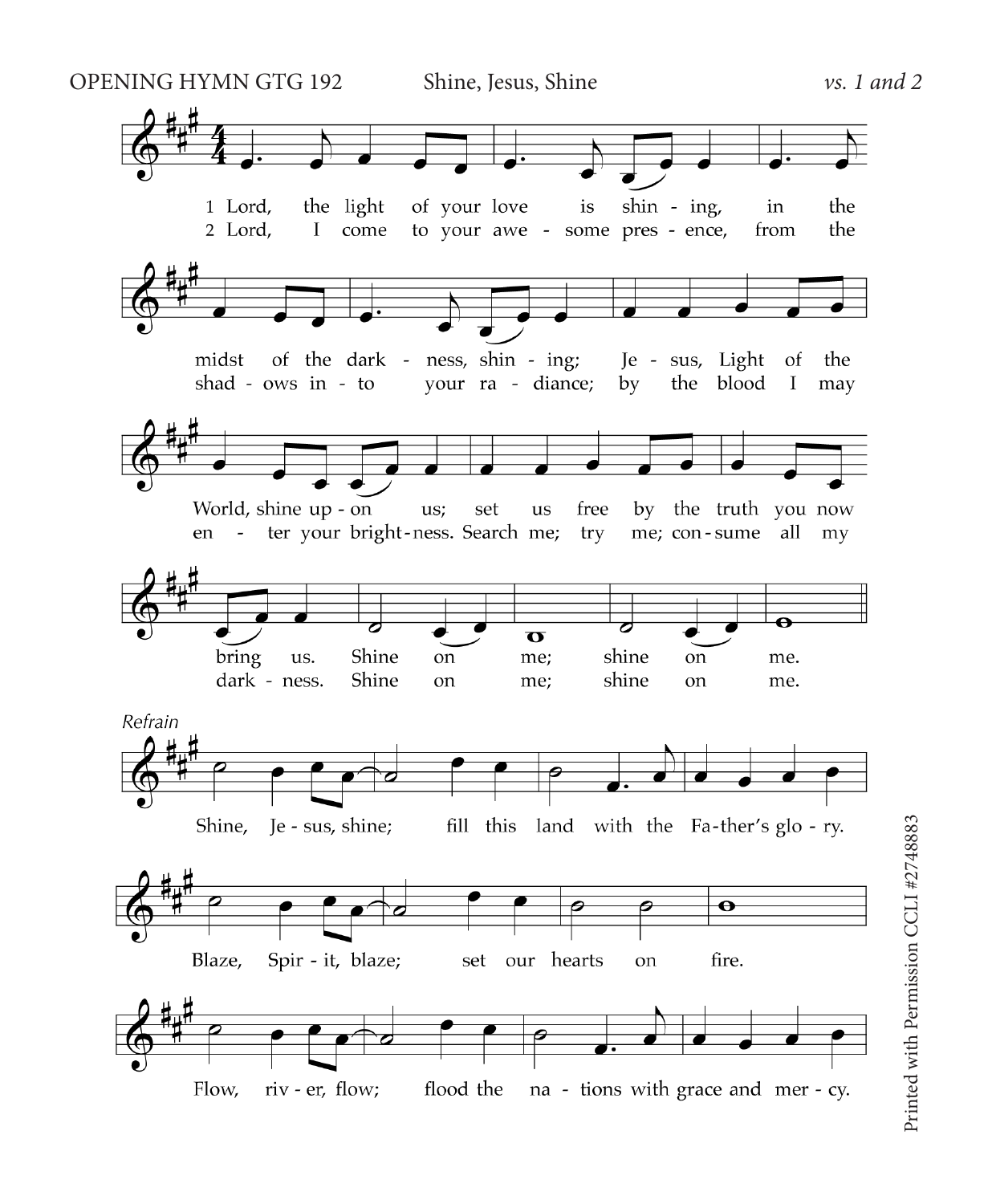

#### **LISTENING FOR GOD'S WORD**

#### PRAYER FOR ILLUMINATION

Jesus, you climb into the boat of our lives and teach us your word. You invite us out into the depths. Out of the ordinariness, even the despair of our lives, you bring beautiful abundance. Our unworthiness haunts us. But you call us. You promise fruitfulness.To our doubt, Beloved, speak. **Amen**

### SCRIPTURE READING Isaiah 6:1-8

*God called the prophet Isaiah around 700 years before Jesus' birth.*

In the year that King Uzziah died, I saw the Lord sitting on a throne, high and lofty; and the hem of his robe filled the temple. Seraphs were in attendance above him; each had six wings: with two they covered their faces, and with two they covered their feet, and with two they flew. And one called to another and said: "Holy, holy, holy is the Lord of hosts; the whole earth is full of his glory." The pivots on the thresholds shook at the voices of those who called, and the house filled with smoke.

And I said: "Woe is me! I am lost, for I am a man of unclean lips, and I live among a people of unclean lips; yet my eyes have seen the King, the Lord of hosts!" Then one of the seraphs flew to me, holding a live coal that had been taken from the altar with a pair of tongs. The seraph touched my mouth with it and said: "Now that this has touched your lips, your guilt has departed and your sin is blotted out." Then I heard the voice of the Lord saying, "Whom shall I send, and who will go for us?" And I said, "Here am I; send me!"

#### RESPONSIVE READING Psalm 138

I give you thanks, Beloved, with my whole heart;

**I do not praise you only in secret, but before all people.** I bow in thanks for your steadfast love and faithfulness;

**for your name and your word cover me like a canopy.**

On the day I called, you answered me,

**you increased the strength of my soul.**

Though you are lofty, you turn your face to the lowly;

**the proud cannot escape your gaze.**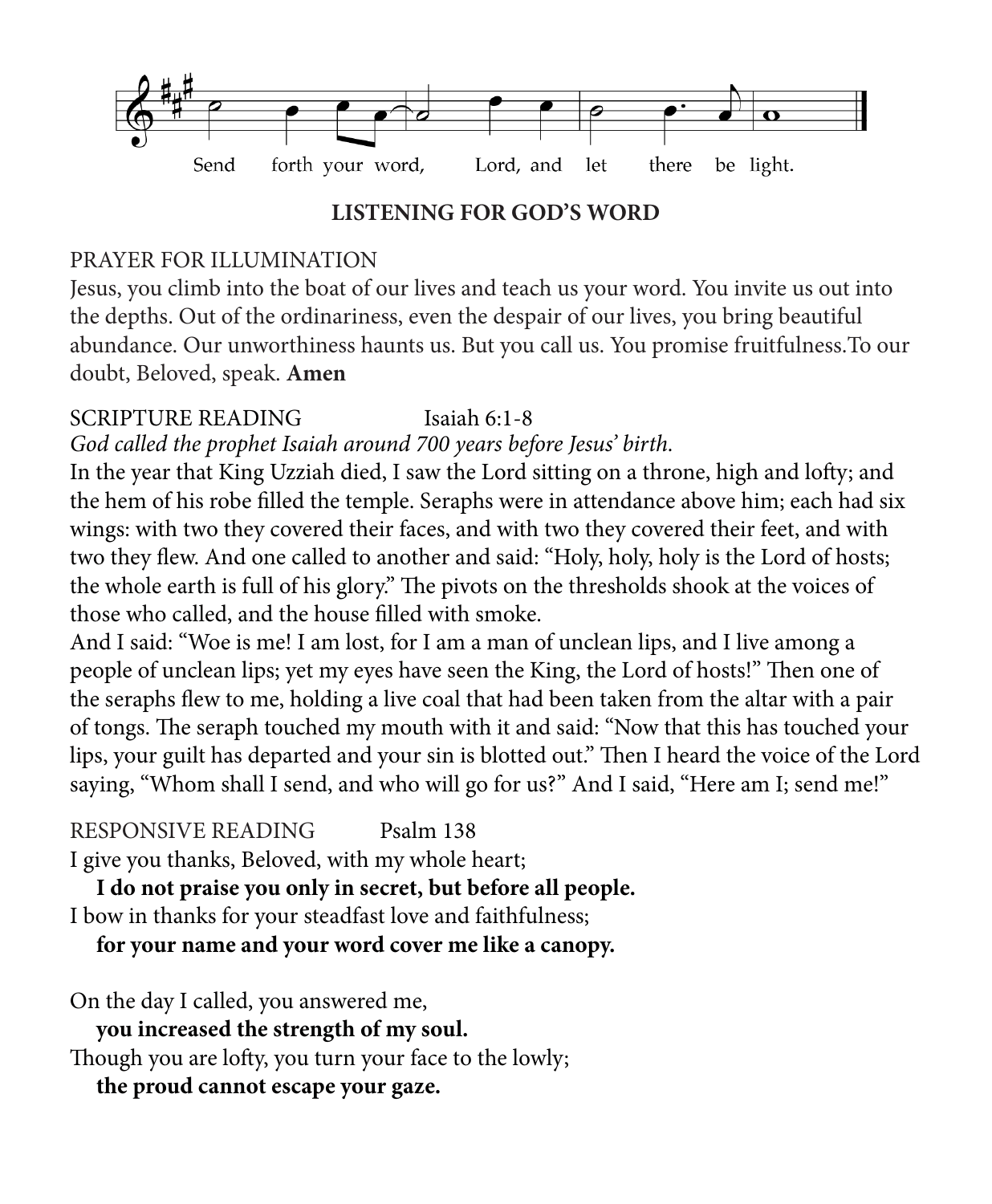Though I walk in the midst of trouble,

**you preserve me from danger, and deliver me.**

You will fulfill your purpose for me;

**your steadfast love endures forever.** 

**Never forsake this one you have made.**

SCRIPTURE READING 1 Corinthians 15.1-11 *The risen Christ appeared to the apostle Paul and called him to a changed life.*

Now I would remind you, brothers and sisters, of the good news that I proclaimed to you, which you in turn received, in which also you stand, through which also you are being saved, if you hold firmly to the message that I proclaimed to you—unless you have come to believe in vain. For I handed on to you as of first importance what I in turn had received: that Christ died for our sins in accordance with the scriptures, and that he was buried, and that he was raised on the third day in accordance with the scriptures, and that he appeared to Cephas, then to the twelve. Then he appeared to more than five hundred brothers and sisters at one time, most of whom are still alive, though some have died. Then he appeared to James, then to all the apostles. Last of all, as to one untimely born, he appeared also to me. For I am the least of the apostles, unfit to be called an apostle, because I persecuted the church of God. But by the grace of God I am what I am, and his grace toward me has not been in vain. On the contrary, I worked harder than any of them—though it was not I, but the grace of God that is with me. Whether then it was I or they, so we proclaim and so you have come to believe.

| <b>SPECIAL MUSIC</b> | Fairest Lord Jesus (Crusaders Hymn) | Judy and Mary Ellen |
|----------------------|-------------------------------------|---------------------|
|                      | arranged by Joel Raney              |                     |

GOSPEL READING Luke 5.1-11

*After escaping the anger of his hometown, Jesus ranged through the Galilean countryside, teaching and healing. People clung to him, urging him to stay with them, but he followed the Spirit onward and began to call and gather his disciples.*

Once while Jesus was standing beside the lake of Gennesaret (also known as the Sea of Galilee), and the crowd was pressing in on him to hear the word of God, he saw two boats there at the shore of the lake; the fishermen had gone out of them and were washing their nets. He got into one of the boats, the one belonging to Simon, and asked him to put out a little way from the shore. Then he sat down and taught the crowds from the boat. When he had finished speaking, he said to Simon, "Put out into the deep water and let down your nets for a catch." Simon answered, "Master, we have worked all night long but have caught nothing. Yet if you say so, I will let down the nets." When they had done this, they caught so many fish that their nets were beginning to break. So they signaled their partners in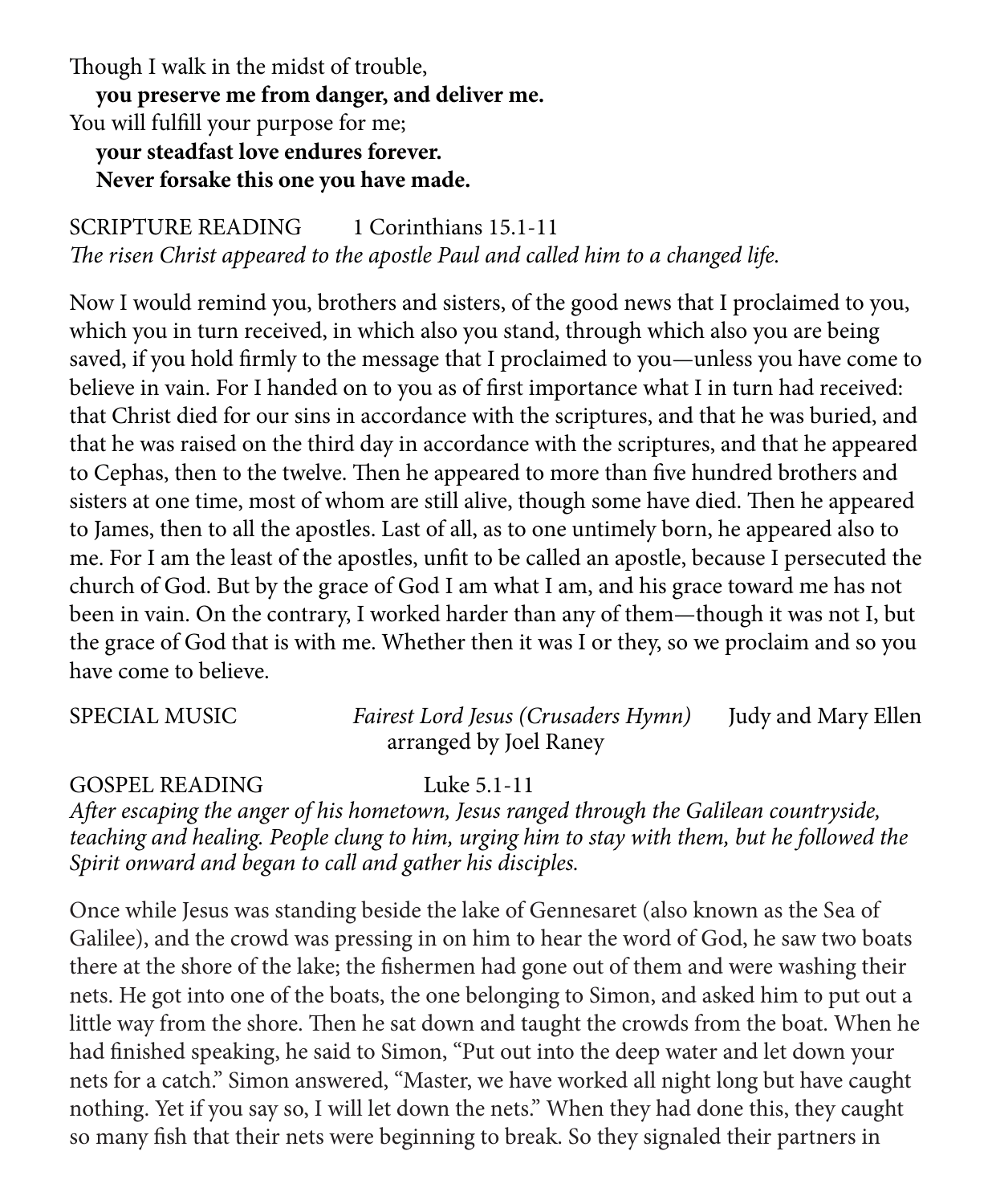the other boat to come and help them. And they came and filled both boats, so that they began to sink. But when Simon Peter saw it, he fell down at Jesus' knees, saying, "Go away from me, Lord, for I am a sinful man!" For he and all who were with him were amazed at the catch of fish that they had taken; and so also were James and John, sons of Zebedee, who were partners with Simon. Then Jesus said to Simon, "Do not be afraid; from now on you will be catching people." When they had brought their boats to shore, they left everything and followed him.

Holy Wisdom, Holy Word. **Thanks be to God.**

#### SERMON *Repurposed* Pastor Jan

#### **RESPONDING TO GOD'S GRACE**

\*HYMN OF THE DAY GTG 726 Will You Come and Follow Me *vs. 1, 4, 5*

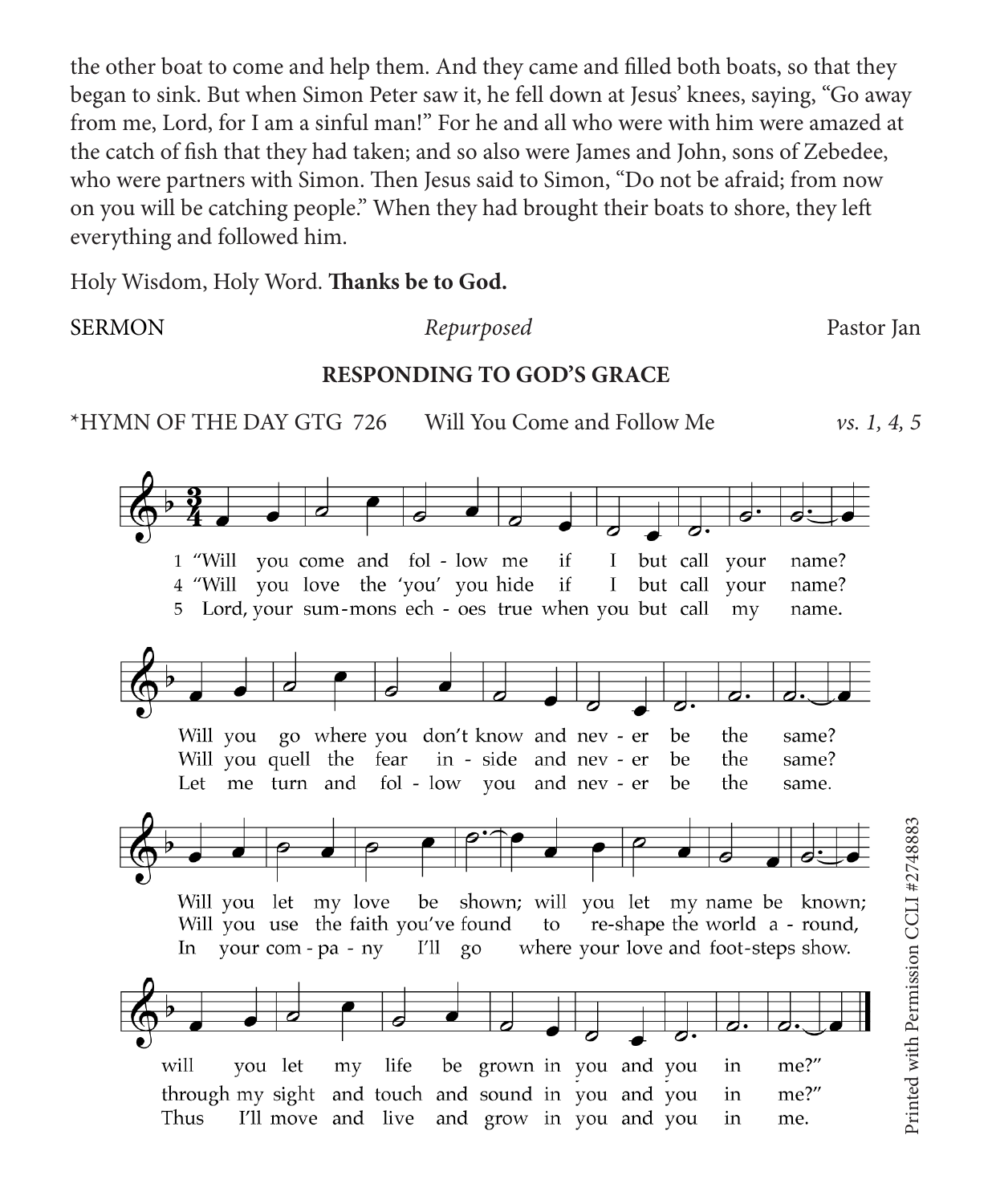# JOYS AND CONCERNS/PRAYERS OF THE PEOPLE God, our Savior,

**hear our prayer.**

#### **CELEBRATION OF COMMUNION WITH ALL GOD'S SAINTS**

INVITATION AND GREAT THANKSGIVING God is with you. **And also with you.** Lift up your hearts. **We lift them up to God.** Let us give thanks to the Holy One, our God. **It is good and beautiful to give God our praise.**

We thank you, God, for this beautiful and amazing world…therefore with gratitude and wonder we sing your praise:

SANCTUSHoly, Holy, Holy *Tune GTG 1*

**Holy, Holy, Holy, God of all Creation, All on earth shall praise the name of Love that lives on high. Holy, Holy, Holy, you are here beside us, Guiding and blessing with life that cannot die.**

#### WORDS OF INSTITUTION/BREAKING OF THE BREAD

LORD'S PRAYER

**Our Father and Mother in heaven, hallowed be your name. Your kindom come, your will be done, on earth as it is in heaven. Give us this day our daily bread; and forgive us our debts, as we forgive our debtors; and let us not be led into temptation, but deliver us from evil. For the kindom, the power, and the glory are yours, now and forever. Amen**

#### THE BREAD AND CUP ARE SHARED

*For communion, gluten free bread and grape juice are served for all who partake. Please take and eat the bread as it is served, and then as a sign of unity, hold the cup until all are served so that we might partake together.*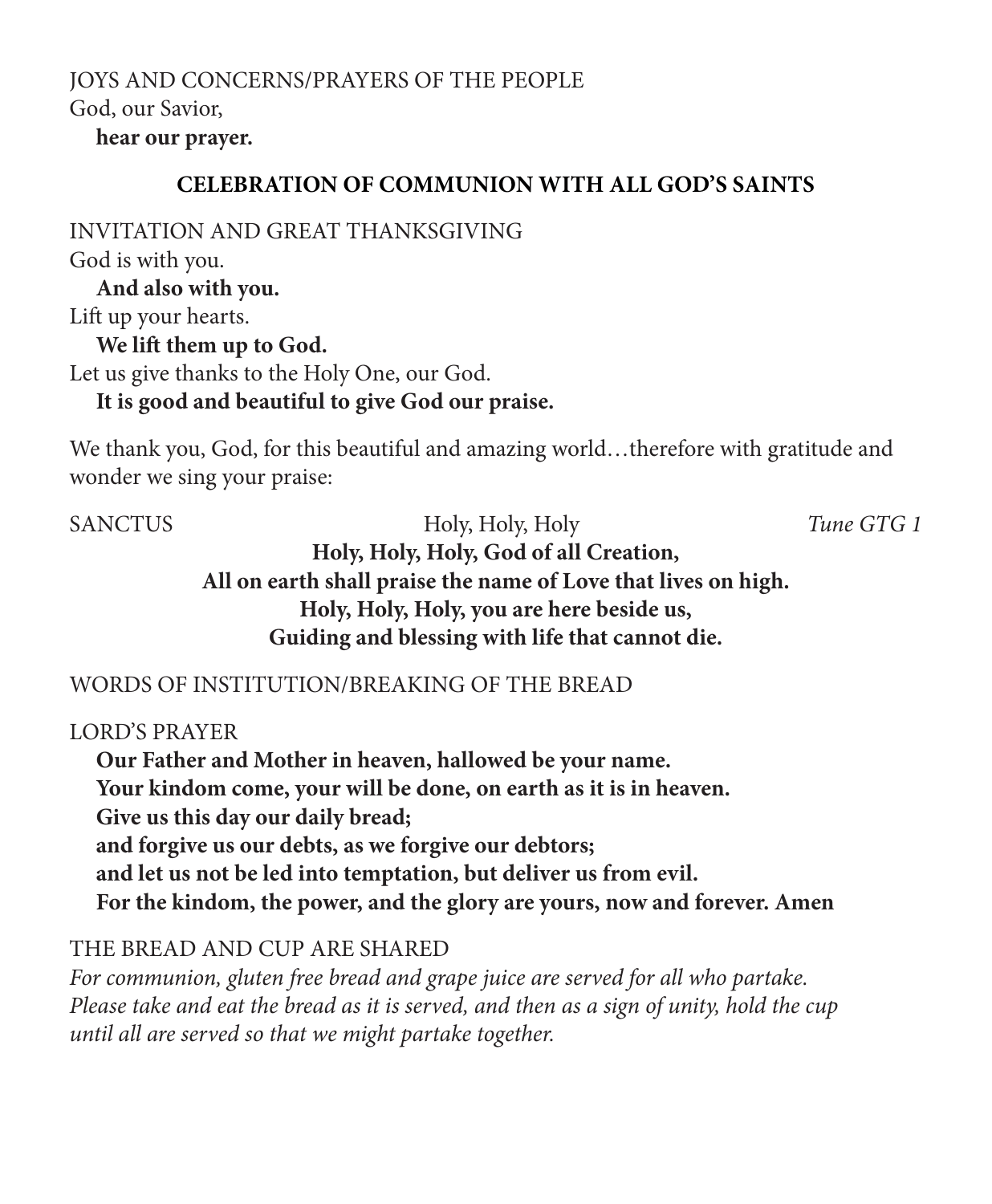#### HYMN DURING DISTRIBUTION GTG 698 Take, O Take Me as I Am *repeat, as needed Take, O take me as I am summon out what I shall be set your seal upon my heart and live in me.*

#### PRAYER AFTER COMMUNION

Gracious God, thank you for this mystery in which you have given yourself to us. You have raised up a miracle among us, a gift of nourishment and beauty, a gift of forgiveness and your deep trust in us. Encouraged not by our worthiness but by your grace in us, we follow you, in the power of your Spirit, in ministry to the world. **Amen**.

#### **SENDING INTO THE WORLD TO LOVE AND SERVE**

\*CLOSING HYMN GTG 192 Shine, Jesus, Shine *vs. 3*

**As we gaze on your kingly brightness, so our faces display your likeness; ever changing from glory to glory mirrored here may our lives tell your story. Shine on me; shine on me.**

**Shine, Jesus shine; fill this land with the Father's glory. Blaze, Spirit, blaze; set our hearts on fire. Flow, river, flow; flood the nations with grace and mercy. Send forth your word, Lord and let there be light.**

#### \*CHARGE AND BLESSING

You are being sent: To catch people with Good News. To lure them with Love. You are blessed. You are loved. Your roots are firmly planted in the Water of Life, in the stream that never runs dry. Shower the world with Love and watch as the Beloved Garden blossoms.

Go in peace, and walk wet, always. **Thanks be to God!**

POSTLUDE *Joshua Fit de Battle of Jericho* Judy and Mary Ellen African-American Spiritual, arranged by Lloyd Larson